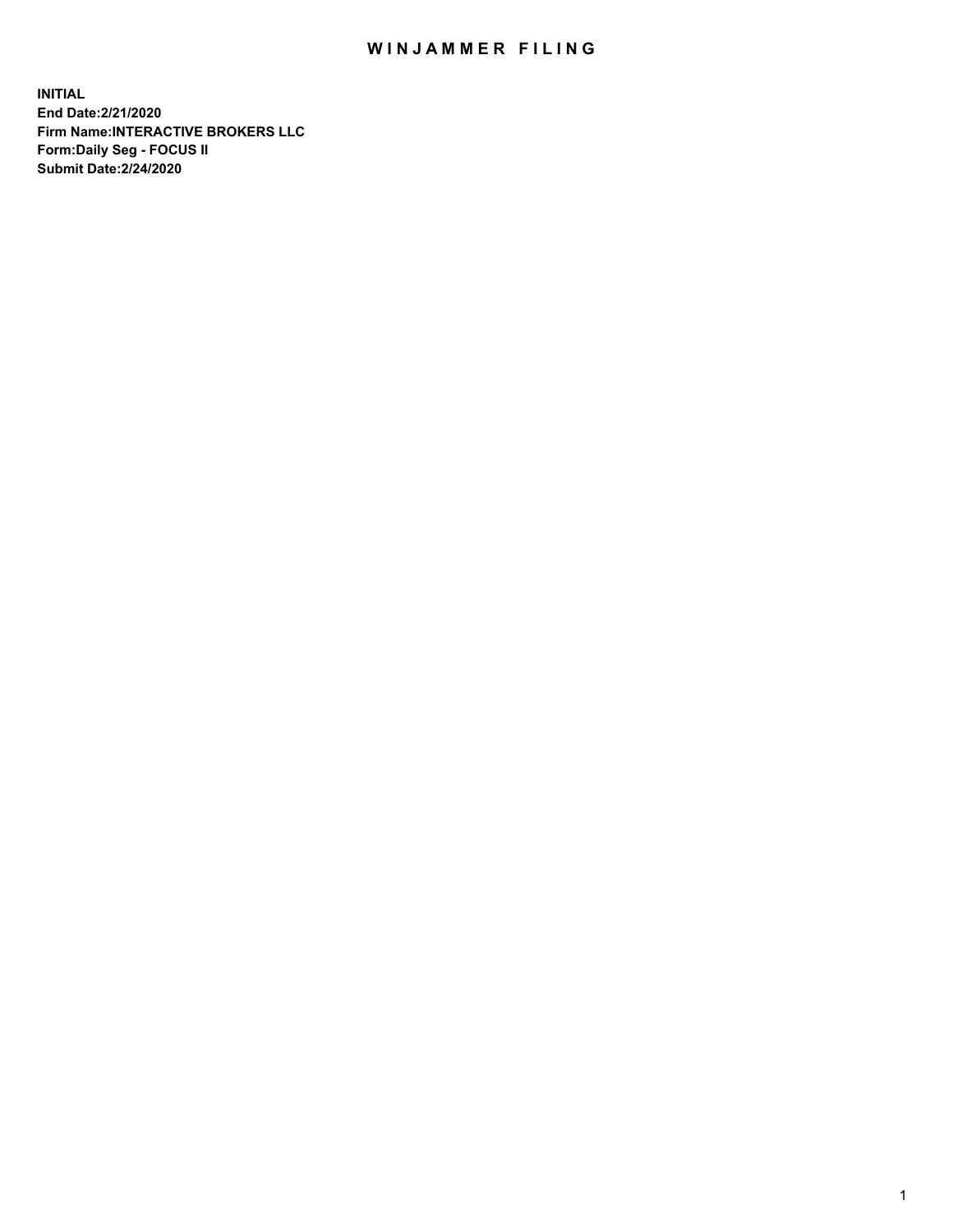**INITIAL End Date:2/21/2020 Firm Name:INTERACTIVE BROKERS LLC Form:Daily Seg - FOCUS II Submit Date:2/24/2020 Daily Segregation - Cover Page**

| Name of Company                                                                                                                                                                                                                                                                                                               | <b>INTERACTIVE BROKERS LLC</b>                                                                  |  |
|-------------------------------------------------------------------------------------------------------------------------------------------------------------------------------------------------------------------------------------------------------------------------------------------------------------------------------|-------------------------------------------------------------------------------------------------|--|
| <b>Contact Name</b>                                                                                                                                                                                                                                                                                                           | James Menicucci                                                                                 |  |
| <b>Contact Phone Number</b>                                                                                                                                                                                                                                                                                                   | 203-618-8085                                                                                    |  |
| <b>Contact Email Address</b>                                                                                                                                                                                                                                                                                                  | jmenicucci@interactivebrokers.c<br><u>om</u>                                                    |  |
| FCM's Customer Segregated Funds Residual Interest Target (choose one):<br>a. Minimum dollar amount: ; or<br>b. Minimum percentage of customer segregated funds required:% ; or<br>c. Dollar amount range between: and; or<br>d. Percentage range of customer segregated funds required between:% and%.                        | $\overline{\mathbf{0}}$<br>$\overline{\mathbf{0}}$<br>155,000,000 245,000,000<br>0 <sub>0</sub> |  |
| FCM's Customer Secured Amount Funds Residual Interest Target (choose one):<br>a. Minimum dollar amount: ; or<br>b. Minimum percentage of customer secured funds required:%; or<br>c. Dollar amount range between: and; or<br>d. Percentage range of customer secured funds required between:% and%.                           | $\overline{\mathbf{0}}$<br>$\overline{\mathbf{0}}$<br>80,000,000 120,000,000<br>0 <sub>0</sub>  |  |
| FCM's Cleared Swaps Customer Collateral Residual Interest Target (choose one):<br>a. Minimum dollar amount: ; or<br>b. Minimum percentage of cleared swaps customer collateral required:%; or<br>c. Dollar amount range between: and; or<br>d. Percentage range of cleared swaps customer collateral required between:% and%. | $\overline{\mathbf{0}}$<br>$\overline{\mathbf{0}}$<br>0 <sub>0</sub><br>0 <sub>0</sub>          |  |

Attach supporting documents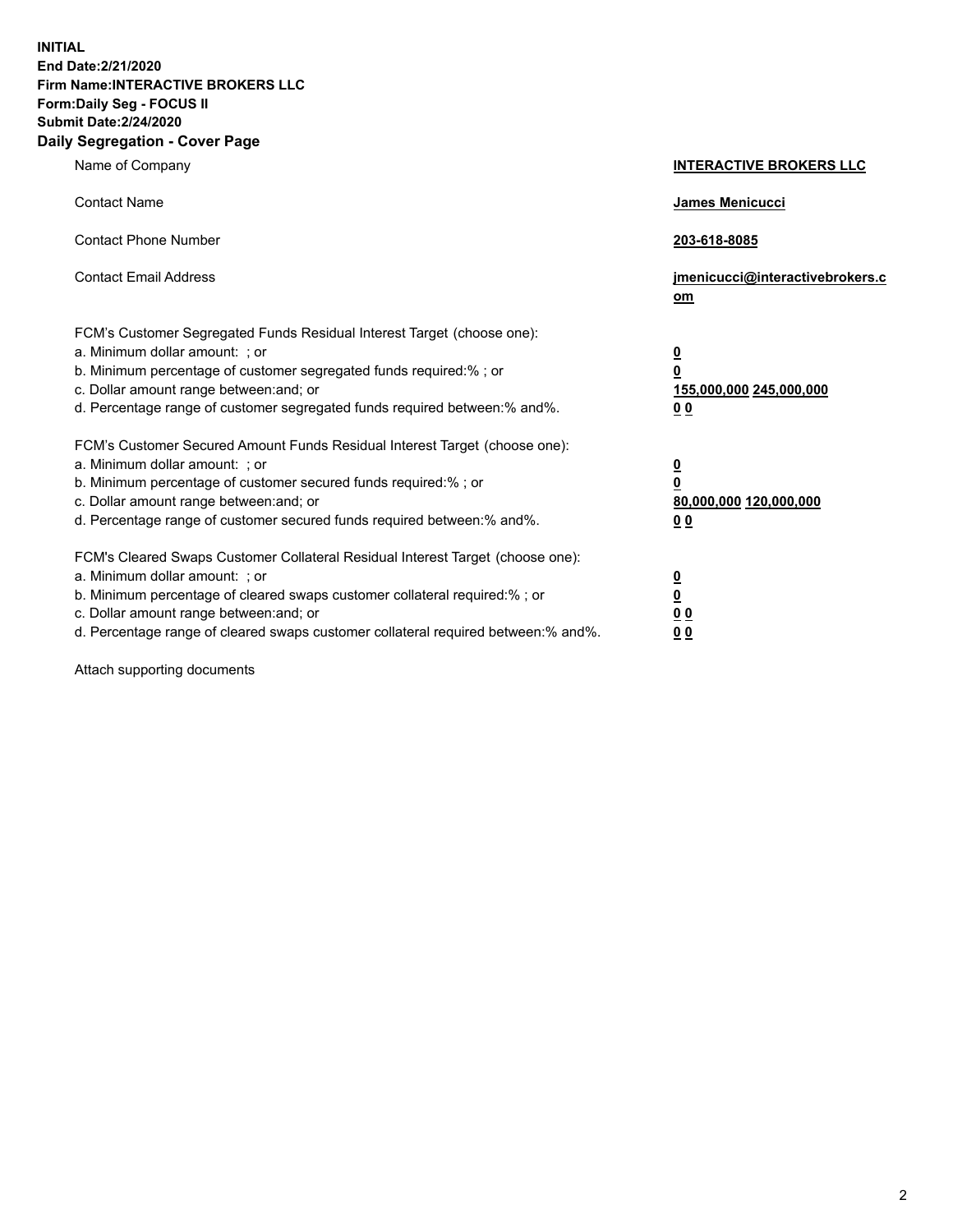**INITIAL End Date:2/21/2020 Firm Name:INTERACTIVE BROKERS LLC Form:Daily Seg - FOCUS II Submit Date:2/24/2020 Daily Segregation - Secured Amounts**

## Foreign Futures and Foreign Options Secured Amounts Amount required to be set aside pursuant to law, rule or regulation of a foreign government or a rule of a self-regulatory organization authorized thereunder **0** [7305] 1. Net ledger balance - Foreign Futures and Foreign Option Trading - All Customers A. Cash **487,397,391** [7315] B. Securities (at market) **0** [7317] 2. Net unrealized profit (loss) in open futures contracts traded on a foreign board of trade **21,717,639** [7325] 3. Exchange traded options a. Market value of open option contracts purchased on a foreign board of trade **143,448** [7335] b. Market value of open contracts granted (sold) on a foreign board of trade **-216,545** [7337] 4. Net equity (deficit) (add lines 1. 2. and 3.) **509,041,933** [7345] 5. Account liquidating to a deficit and account with a debit balances - gross amount **53,989** [7351] Less: amount offset by customer owned securities **0** [7352] **53,989** [7354] 6. Amount required to be set aside as the secured amount - Net Liquidating Equity Method (add lines 4 and 5) **509,095,922** [7355] 7. Greater of amount required to be set aside pursuant to foreign jurisdiction (above) or line 6. **509,095,922** [7360] FUNDS DEPOSITED IN SEPARATE REGULATION 30.7 ACCOUNTS 1. Cash in banks A. Banks located in the United States **75,721,504** [7500] B. Other banks qualified under Regulation 30.7 **0** [7520] **75,721,504** [7530] 2. Securities A. In safekeeping with banks located in the United States **446,474,112** [7540] B. In safekeeping with other banks qualified under Regulation 30.7 **0** [7560] **446,474,112** [7570] 3. Equities with registered futures commission merchants A. Cash **0** [7580] B. Securities **0** [7590] C. Unrealized gain (loss) on open futures contracts **0** [7600] D. Value of long option contracts **0** [7610] E. Value of short option contracts **0** [7615] **0** [7620] 4. Amounts held by clearing organizations of foreign boards of trade A. Cash **0** [7640] B. Securities **0** [7650] C. Amount due to (from) clearing organization - daily variation **0** [7660] D. Value of long option contracts **0** [7670] E. Value of short option contracts **0** [7675] **0** [7680] 5. Amounts held by members of foreign boards of trade A. Cash **95,844,306** [7700] B. Securities **0** [7710] C. Unrealized gain (loss) on open futures contracts **10,399,738** [7720] D. Value of long option contracts **143,448** [7730] E. Value of short option contracts **-216,545** [7735] **106,170,947** [7740] 6. Amounts with other depositories designated by a foreign board of trade **0** [7760] 7. Segregated funds on hand **0** [7765] 8. Total funds in separate section 30.7 accounts **628,366,563** [7770] 9. Excess (deficiency) Set Aside for Secured Amount (subtract line 7 Secured Statement Page 1 from Line 8) **119,270,641** [7380] 10. Management Target Amount for Excess funds in separate section 30.7 accounts **80,000,000** [7780] 11. Excess (deficiency) funds in separate 30.7 accounts over (under) Management Target **39,270,641** [7785]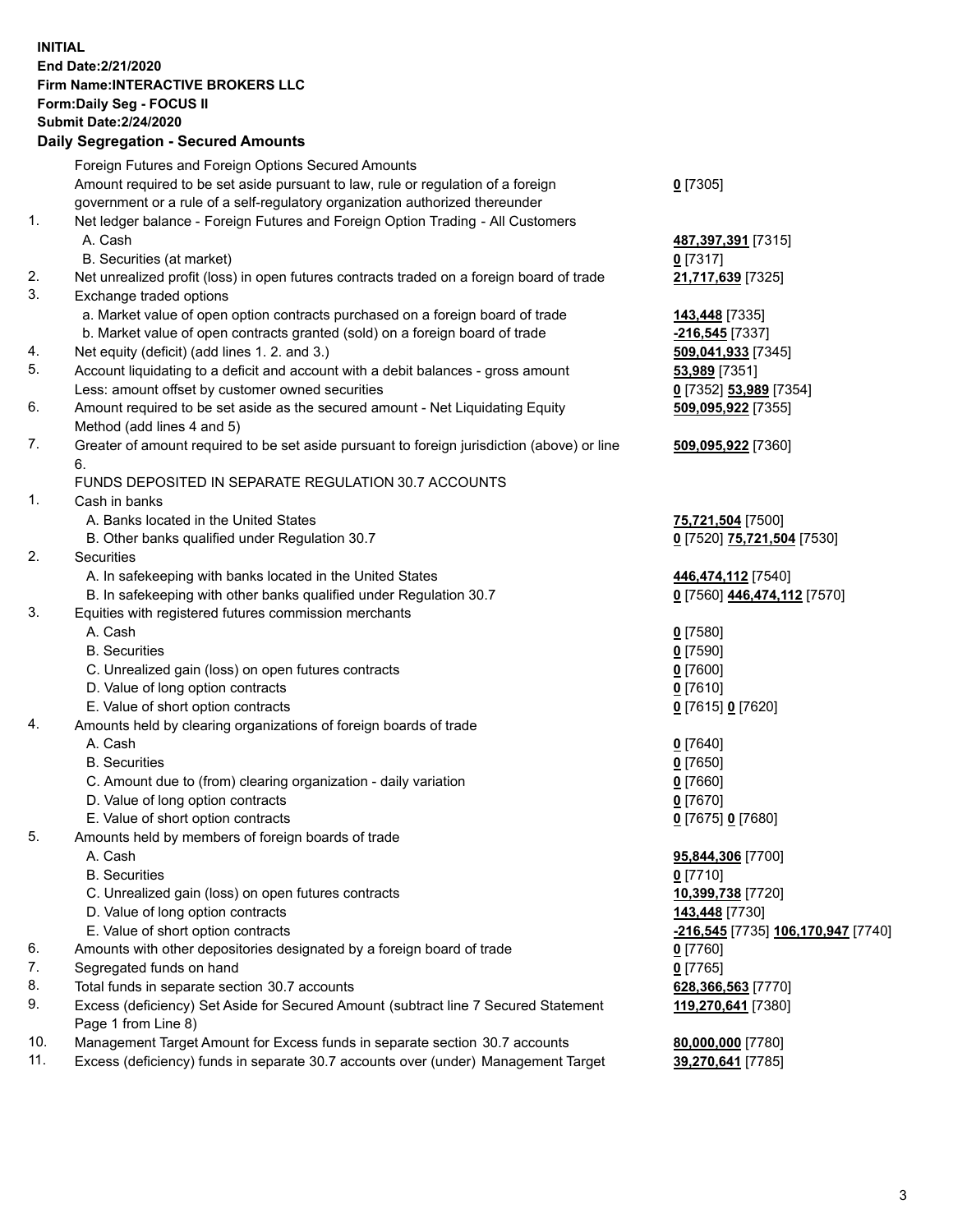**INITIAL End Date:2/21/2020 Firm Name:INTERACTIVE BROKERS LLC Form:Daily Seg - FOCUS II Submit Date:2/24/2020 Daily Segregation - Segregation Statement** SEGREGATION REQUIREMENTS(Section 4d(2) of the CEAct) 1. Net ledger balance A. Cash **4,225,158,112** [7010] B. Securities (at market) **0** [7020] 2. Net unrealized profit (loss) in open futures contracts traded on a contract market **81,526,764** [7030] 3. Exchange traded options A. Add market value of open option contracts purchased on a contract market **265,343,807** [7032] B. Deduct market value of open option contracts granted (sold) on a contract market **-269,056,796** [7033] 4. Net equity (deficit) (add lines 1, 2 and 3) **4,302,971,887** [7040] 5. Accounts liquidating to a deficit and accounts with debit balances - gross amount **924,898** [7045] Less: amount offset by customer securities **0** [7047] **924,898** [7050] 6. Amount required to be segregated (add lines 4 and 5) **4,303,896,785** [7060] FUNDS IN SEGREGATED ACCOUNTS 7. Deposited in segregated funds bank accounts A. Cash **1,257,361,778** [7070] B. Securities representing investments of customers' funds (at market) **1,834,386,705** [7080] C. Securities held for particular customers or option customers in lieu of cash (at market) **0** [7090] 8. Margins on deposit with derivatives clearing organizations of contract markets A. Cash **8,627,842** [7100] B. Securities representing investments of customers' funds (at market) **1,429,103,889** [7110] C. Securities held for particular customers or option customers in lieu of cash (at market) **0** [7120] 9. Net settlement from (to) derivatives clearing organizations of contract markets **-20,819,573** [7130] 10. Exchange traded options A. Value of open long option contracts **273,866,196** [7132] B. Value of open short option contracts **-277,618,666** [7133] 11. Net equities with other FCMs A. Net liquidating equity **0** [7140] B. Securities representing investments of customers' funds (at market) **0** [7160] C. Securities held for particular customers or option customers in lieu of cash (at market) **0** [7170] 12. Segregated funds on hand **0** [7150] 13. Total amount in segregation (add lines 7 through 12) **4,504,908,171** [7180] 14. Excess (deficiency) funds in segregation (subtract line 6 from line 13) **201,011,386** [7190] 15. Management Target Amount for Excess funds in segregation **155,000,000** [7194] 16. Excess (deficiency) funds in segregation over (under) Management Target Amount **46,011,386** [7198]

Excess